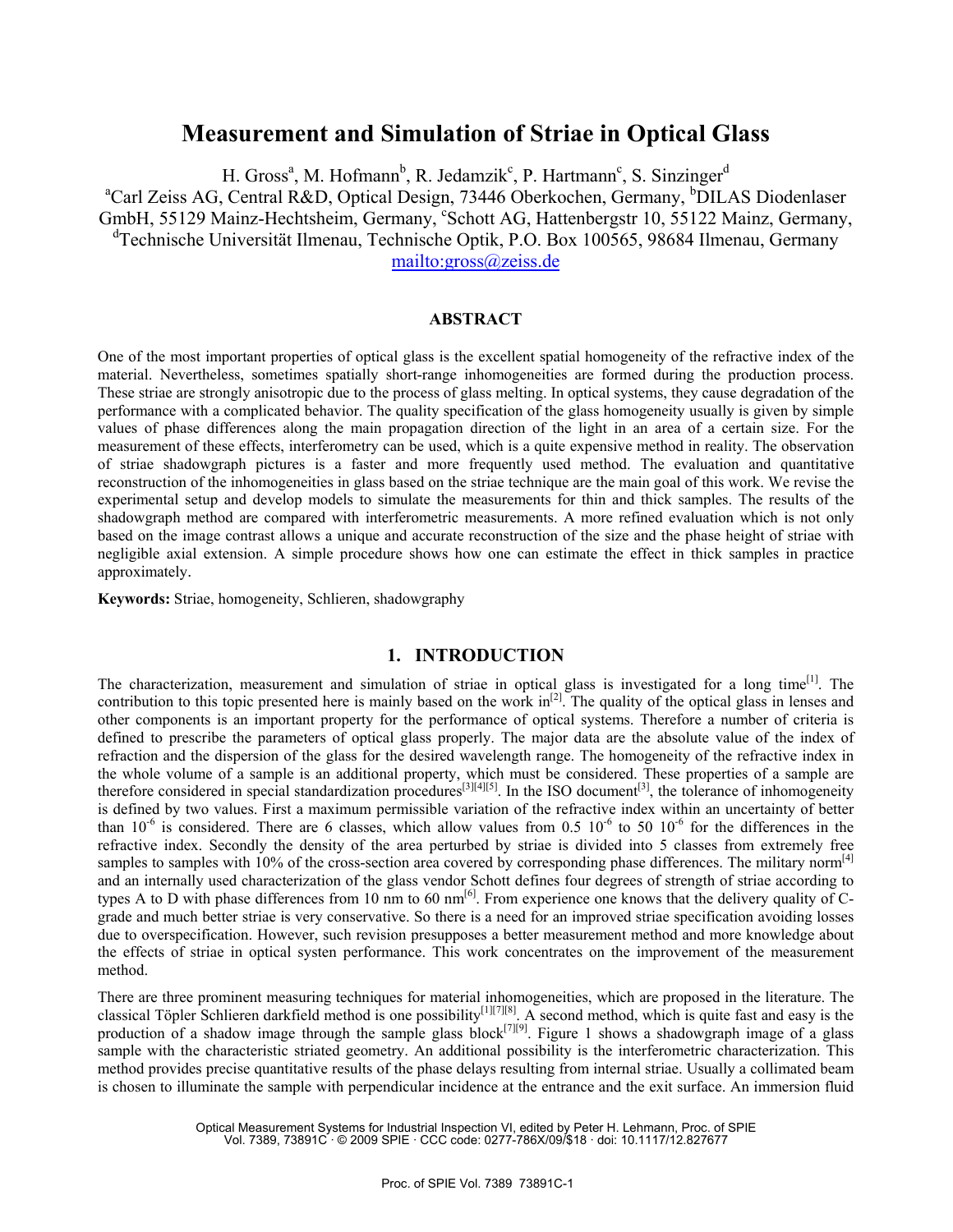can be used in order to compensate for surface roughness. Otherwise, if the test sample is located in air, the surfaces must be polished to optical quality to avoid artifacts from the surfaces. Figure 2 shows a typical image of an interferogram of a perturbed glass sample. The shadow image method is the preferred measuring technique, because the setup is simple, robust and can be used in the environment of the optical shop without problems.



Fig. 1. Typical structure of the shadowgraph image for a sample of optical glass.



Fig. 2. Interferogram of a glass sample. Some scratches and perturbations on the sample surface can be seen.

Refractive index perturbations perpendicular to the optical axis influence the optical systems quality quite heavily. There are several investigations in the literature concerning the effect of material inhomogeneities on image quality<sup>[10]-[13]</sup>. These calculations need quantitative data for geometry and size of the striae perturbations. This work presents a simple procedure for extracting such data in an approximate way from shadowgraph measurements.

### **2. MEASUREMENT SETUP**

The classical setup of a shadowgraph measuring arrangement is shown in figure  $3^{[7][9]}$ . The light of a mercury arc lamp with a small luminous area illuminates the sample without further beam shaping components. The light cone transmitting the sample is nearly collimated due to a large distance. The shadow image of the transmitted light is projected onto a distant screen. This image is recorded with a camera. The sample is arranged on a turntable in order to allow slight adjustments along the vertical axes and to choose the orientation of the striae relative to the illumination. A typical image from a glass sample with striae is shown in figure 1.

One of the major problems in interpreting the shadow images is the quantitative calibration and evaluation. For this purpose, a test plate can be used, which contains a matrix of small slits with well defined widths and phase steps[14]. Figure 4 shows a part of the image of this two-dimensional test plate for illustration. Every phase slit generates a separate diffraction pattern on the screen, which can be evaluated, e.g. by comparison of the structure and contrast of the fringes. However it has to be kept in mind, that this plate is a two-dimensional simplified model of a three-dimensional glass sample.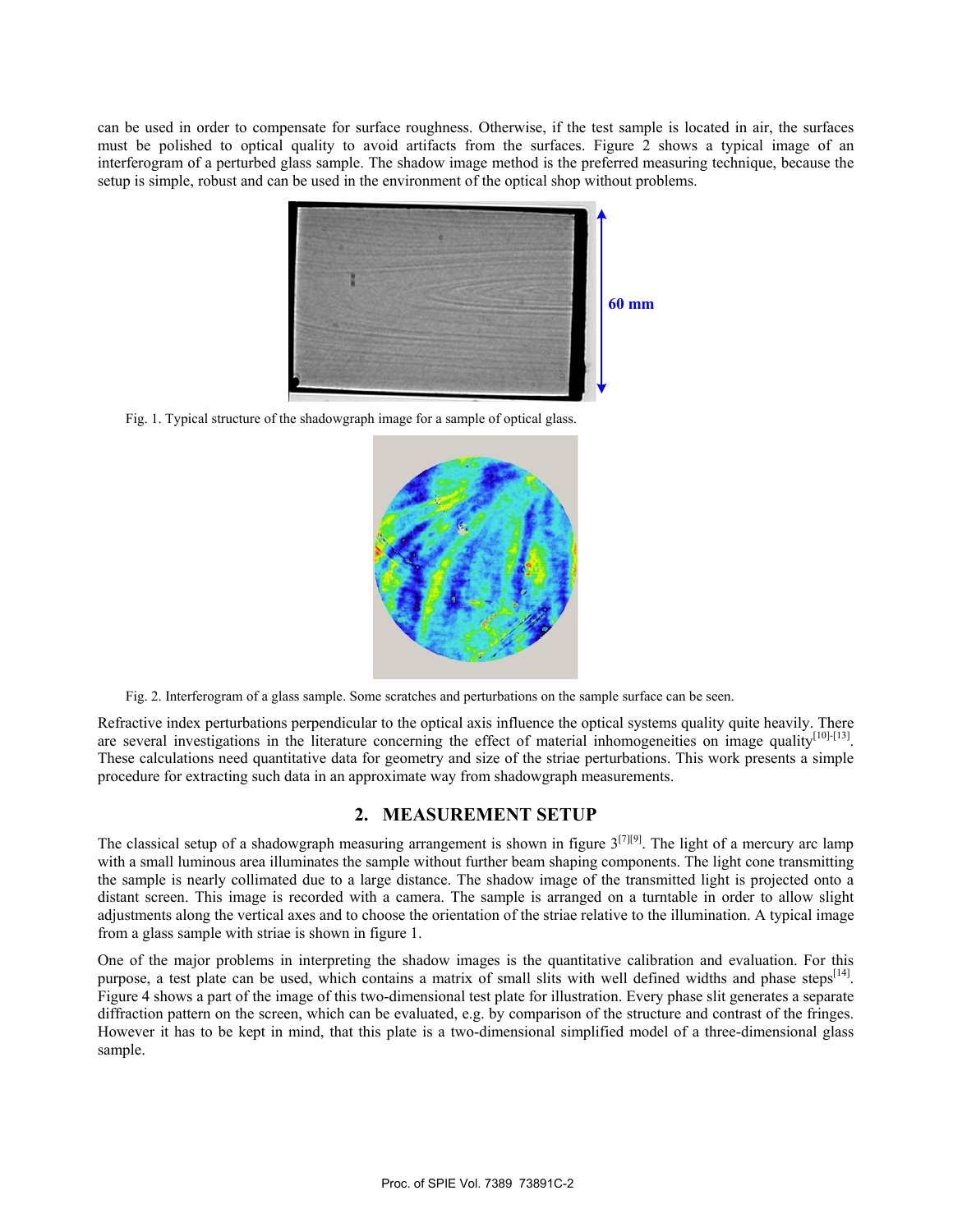

Fig. 3. Experimental setup for the striae test used for the shadowgraph image method.



Fig. 4. Test plate with a matrix of defined slits of variable width with different phase steps.

# **3. MODELLING THE EXPERIMENT**

We use a diffraction based simulation model in order to gain a full understanding of the shadowgraph imaging method and a quantitative evaluation of the recorded images with the goal to reconstruct the refractive index inhomogeneity. There are two different possibilities to model the sample itself. In a simplified model, the effect of the sample is considered as a thin sheet phase mask. This scheme is sketched in the upper picture a) of figure 5. To get a more detailed understanding, if the diffraction effects inside a thick sample must be considered or can be neglected, a more refined model is used to describe the light propagation inside the glass block accurately. This attempt corresponds to the lower picture b) in figure 5.

In the most general approach, the light from the lamp is partially coherent and the spectral bandwidth and the finite size of the radiating area must be taken into account. According to the well-known source integration concept, all computations can be obtained as a superpositions of elementary contributions of monochromatic point sources. Therefore coherent beam propagation is the basic task in the simulation of the setup. In figure 5, the complex fields  $E_1$  to  $E_4$  are indicated at the various positions of the arrangement. A point source is assumed for the field  $E_1$  at the lamp. There are three steps necessary to get the desired field strength  $E_4$  on the screen. From the viewpoint of diffraction calculation, different propagators must be used for the three transfers.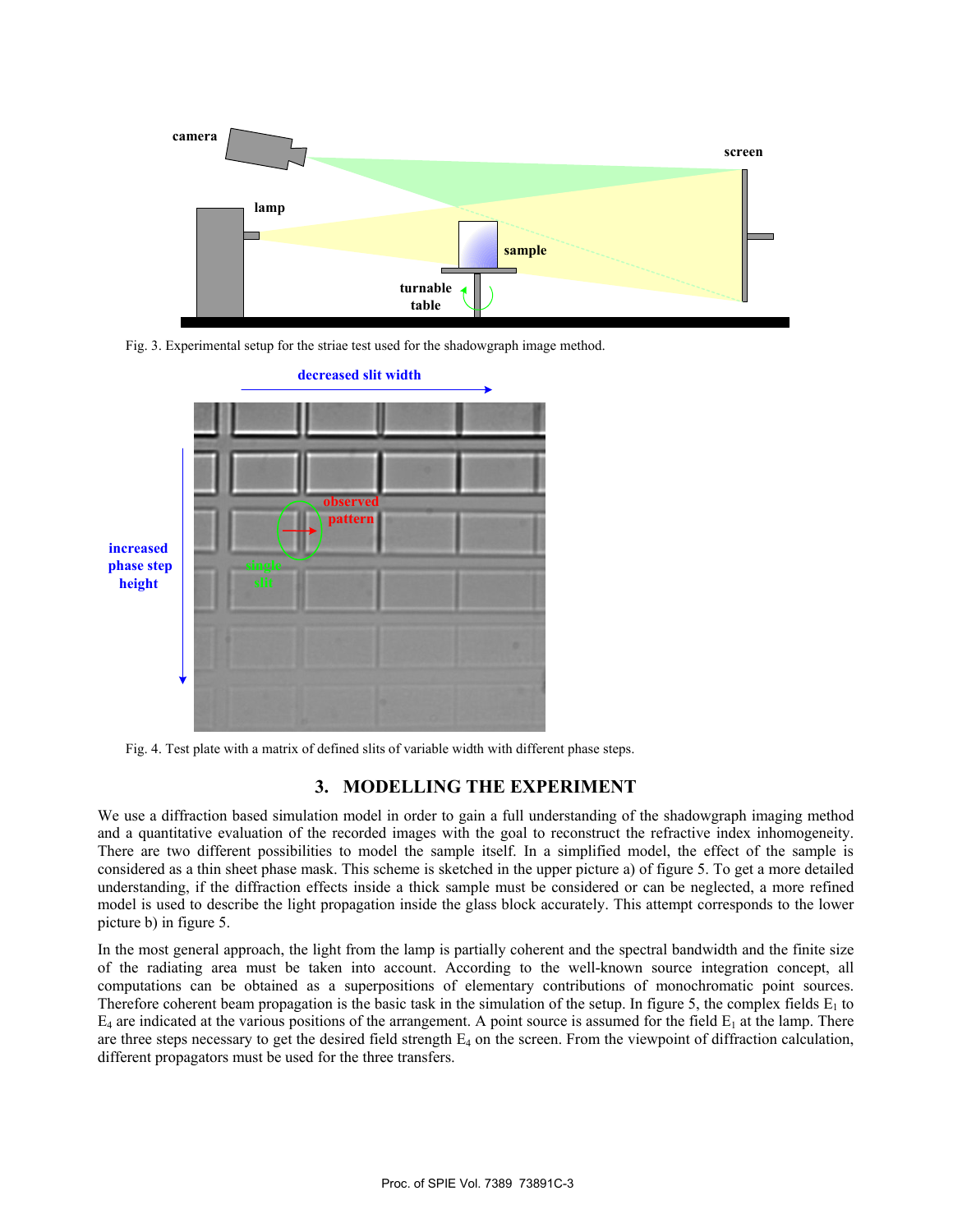

Fig. 5. In a) a two-dimensional sample model is shown with a thin sheet. Transverse changes of the field inside the volume are neglected here. In b) a more general model incorporates the volume effects of propagation inside the sample. The fields  $E_i$  indicate the different steps of the calculation.

The field  $E<sub>2</sub>$  in front of the sample can be considered as a spherical wave with constant amplitude for all transverse coordinates x,y. In the case of the thin sheet model (figure 5a), the modification of the field by the sample is quite easy and can be described by the equation

$$
E_{3-thin}(x, y) = E_2(x, y) \cdot e^{2\pi i W(x, y)}
$$
\n(1)

Here  $W(x,y)$  represents the phase mask, which describes the effect of the index changes in the probe integrated along the optical axis. The transfer of the field from the sample position to the observation screen is calculated by a diffraction integral in Fresnel approximation<sup>[15]</sup>

$$
E_4(x, y) = C \cdot \iint E_3(x', y') \cdot e^{-\frac{i\pi}{\lambda z} [(x'-x)^2 + (y'-y)^2]} dx' dy'.
$$
 (2)

Since the camera can only detect intensities, the phase information of the complex field is lost here. Therefore additional phase factors in the diffraction integral are omitted here for simplicity. In the case of the more sophisticated model of a volume sample, the field E3-vol is computed via a finite difference split step propagation method along the axial extension L of the sample<sup>[15]</sup>. The length L typically has a size between 20 mm and 50 mm, the distances form the sample to the source and the screen are in the range of 1 m. A two-dimensional ADI-formalism solves the Helmholtz wave equation by a discretization of the derivatives according to the Douglas scheme. The resulting tridiagonal linear system of equations is solved by using the well-known Thomas algorithm. In comparison to the thin sheet calculation model, this is a time consuming procedure. For a typical sampling of 512x512 transverse and 200 axial sample points the computation of one source point typically takes two minutes of time on a conventional computer. The integration over the extension of the source and the superposition of all wavelengths of the spectrum of the lamp results in approximately two hours computation time for one image for typical circumstances.

# **4. COMPARISON OF THEORY AND EXPERIMENT**

To verify the simulation model, first the results of the interferometric measurements, the shadowgraph images and the simulations are compared. For this purpose, the phase map of the interferometric measurement of a specific sample is imported into the simulation software. With this empirical function, the shadow image is calculated. This picture is compared with the experimentally recorded image. An excellent agreement is obtained for this comparison.

In a second test, the diffraction images of the calibrated test plate are compared with calculated images for the same properties of the phase slit. This comparison is performed for the cross sections perpendicular to the slit direction. The results strongly depend on the accurate model of the light source. Figure 6 shows some diffraction patterns resulting from the simulation, in the upper row for a monochromatic point source, a polychromatic point source and a polychromatic extended area light source respectively. In the lower row, two experimental results are shown, where an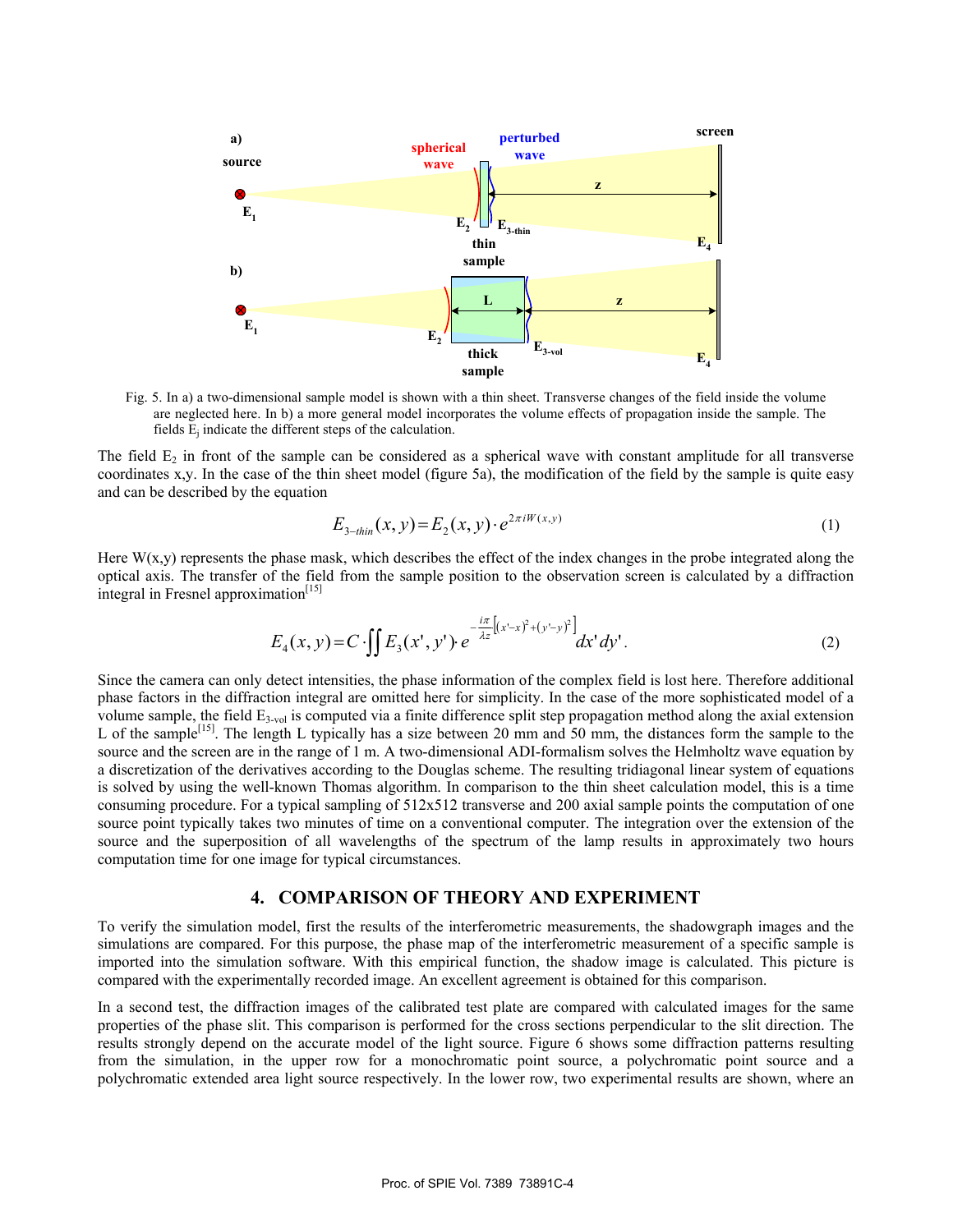extended light source was used which was filtered to quasi-monochromatic performance or used as a broad spectral light source. Only the right column with the general case is really comparable and an excellent agreement is recognized between simulation and experiment. It can be seen, that the spectral width as well as the extension of the radiating area of the source play an essential role and have to be taken into account. The contrast of the major peak is nearly constant in all the three simulated cases, but the modulation of the side lobes is significantly reduced, if the source extension and the broad spectrum are taken into account. This shows that it is necessary to use the general light source model to get quantitatively correct results. This option is used in all the calculation results below.



Fig. 6. Diffraction pattern of a single slit with width of 0.5 mm and phase step height of 30 nm in the simulation a) and the experiment b). The influence of the spectral characteristic and the extension of the source is clearly seen. The last column corresponds to the general case and shows a good agreement between theory and experiment. All diagrams have the same scales.

If the length of the samples is smaller than 100 mm, which is a typically the case, the simulation with the two propagation models described above show comparable results. Therefore one may conclude, that under these circumstances the volume effects are negligible and the thin sheet model gives a sufficiently detailed description of the setup.

### **5. QUANTITATIVE RECONSTRUCTION OF THE INDEX DISTRIBUTION**

Several attempts to get quantitative data from corresponding measurements of striae are reported in the literature. Mostly, these investigations assume quite simple geometries for the inhomogeneities<sup>[16]</sup>. The goal of this work is a quantitative reconstruction of the phase strips occurring in practice due to the striae distribution in a glass sample. With the values for the width and the phase height of such a perturbation, a tolerance calculation can be performed to check the usability of the glass sample. In the well known specification standard ISO 10110 part  $4^{[3]}$ , only the optical path difference is used to define the homogeneity tolerance of a sample, which is usually determined with the shadowgraph method, however only in comparison to reference samples. The attempts to standardize the shadowgraph method failed since many years because of the absence of an objective and reproducible phase step measurement method with high spatial resolution or at least a calibration and comparison procedure for the shadow images. The presented work is meant as a significant step towards such procedure. Several times the use of a reference plate with artificial phase steps were proposed. But in the end it was found that the simple phase step approach considering the contrast only was not sufficient for the following reason.

If the image data of the test plate are analyzed and the dependence of the contrast on the slit width and the phase height is determined, one gets the representation of figure 7. Larger phase steps usually create larger contrast values. The dependence of the contrast for different values of the slit width shows a maximum for medium values of approximately 0.5 mm and hence there is no one-to-one correlation. If a contrast value is extracted from measured data, the corresponding width of the perturbation cannot be evaluated unambiguously. For example the ranges indicated by the ellipses cannot be distinguished.

To get a unique reconstruction recipe, an additional measurement is needed. By carefully examining the diffraction patterns of the test chart, it can be seen, that there is an additional property, which allows discriminating different slit widths and phase step heights. If a one-dimensional Fourier transform is performed on the diffraction pattern in the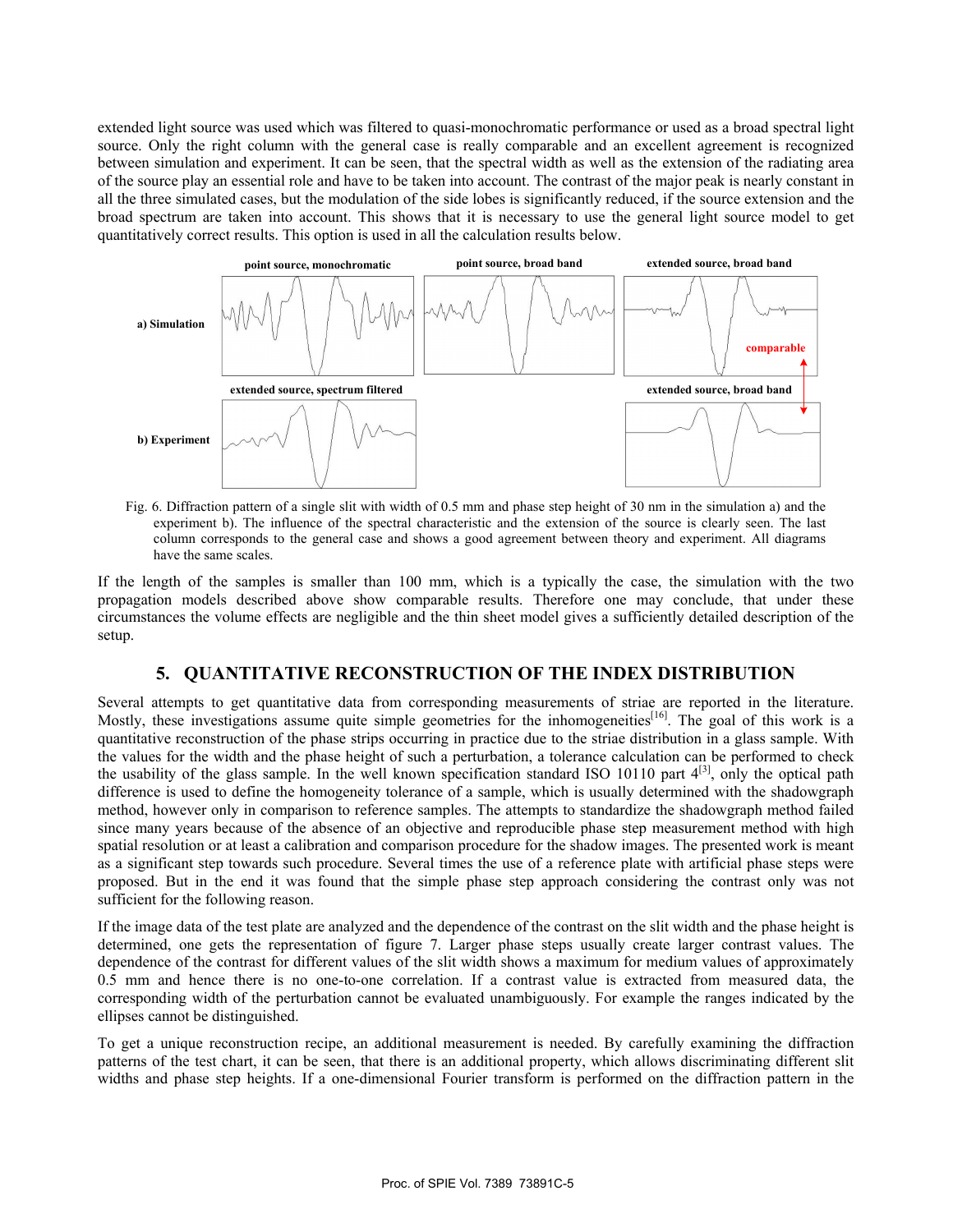direction across the slit, a typical picture is obtained. Figure 8 shows the power spectral density of a pattern for illustration. The spectrum smoothly changes its shape if the parameters of the slit are modified, but the overall character of the curve remains constant. If the dependence of the first minimum position is considered as a function of the slit width, a nearly linear relationship is obtained. This enables a discrimination of the ambiguous regions of figure 7.



Fig. 7. Contrast of the shadow image as a function of the slit width for different values of the phase step height in the experiment.



Fig. 8. Fourier power spectrum of a cross section of a calculated diffraction pattern of a slit with a phase step.



Fig. 9. Reconstruction of the phase height and the slit width from measured data of the contrast and the position of the first minimum of the Fourier spectrum.

The left part of figure 9 shows the dependence of the spatial frequency of the first minimum of the power spectral density on the slit width and the phase height. This two-dimensional function approximately has the behavior of a tilted linear ramp for medium sized perturbation widths. If in addition the contrast dependence is represented in a similar way,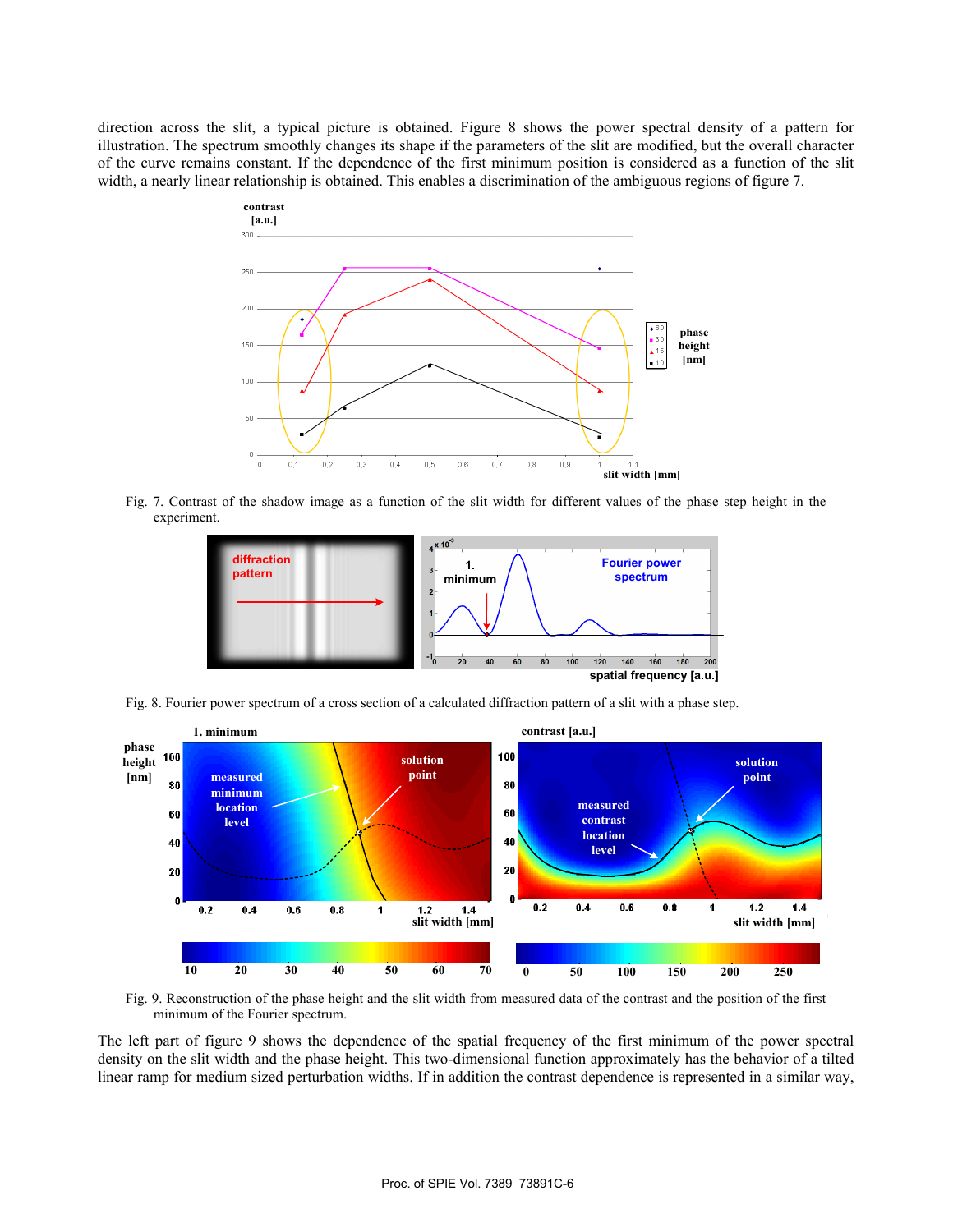the right picture of figure 9 is obtained. This representation claerly shows the ambiguity of the evaluation of the contrast data only.

If now an image is given, it is easily possible to analyze the contrast of the diffraction pattern and to determine the first minimum of its power spectrum. The corresponding contour curves for an example are indicated in the figure by solid black lines. The intersection of both curves allows determining the width and the phase height in an unambiguous way. Alternatively it is possible to find the solution point in a two-dimensional merit function with a standard least square procedure. In the practical calibration, the available points of measured data from the test plate are fitted with a twodimensional set of Legendre polynomials<sup>[15]</sup> to get smooth representations of the functions. Therefore the evaluation of the diffraction pattern of the shadow image must be analyzed to extract the contrast and the spatial frequency of the minimum in the Fourier spectrum to get a quantitative reconstruction of the slit parameter. This procedure works well for an isolated pattern in the image. If a complete image has to be analyzed with a complicated superposition of various diffraction patterns of several layers of striae, this evaluation provides at least a good estimation.

### **6. THICK SAMPLES**

If the considered sample is thick, the approximation of a thin sheet and a reduction of the ray deviation into a single plane seems to be no longer possible, the quantitative reconstruction of the refractive index distribution is much more complicated. In general, a complete tomographic measurement with a variation of the inclination angle is an option. Since the effect of the outer surfaces has an essential influence in this case and many single tilt positions must be evaluated, this kind of measurement is very time consuming and complicated. Therefore, this method is only used in very special cases and is not feasible in the practical optical shop testing procedure. If the behavior of the striae geometry is analyzed carefully, it is seen, that there is mostly a layered structure of index variations found. This can be explained by the glass production process. Striae are mainly generated due to the unfinished mixing of the raw materials during melting. Homogenization during the melting process takes place due to convection processes in the tank and in the refining chamber. An additional mixing process within the mixing chamber smoothens out the inhomogeneities further. Again figure 1 illustrates the corresponding geometry.

If the light propagation is oriented perpendicular to the layers and they are assumed to be plane for simplicity, there is nearly no influence seen on the ray path. If the ray path goes parallel to the layers, every layer approximately acts as a phase slit and a considerable deviation of the rays is obtained. If now the sample is rotated, the various phase delays along the ray path are averaged and in summary, nearly no difference occurs between neighboring rays. Figure 10 illustrates this simple picture.



Fig. 10. Schematic illustration of the typical layered geometry of striae in optical glass.

If L is the length of the layers and d their distance, the contrast should vanish due to this averaging of phase differences for a tilt angle of approximately

$$
\tan \varphi = \frac{d}{L} \tag{3}
$$

Figure 11 shows for example the striae effect in a small part of a sample as an interferogram and as a shadow image. The five rows of pictures correspond to different rotation angles of the sample relative to the direction of the light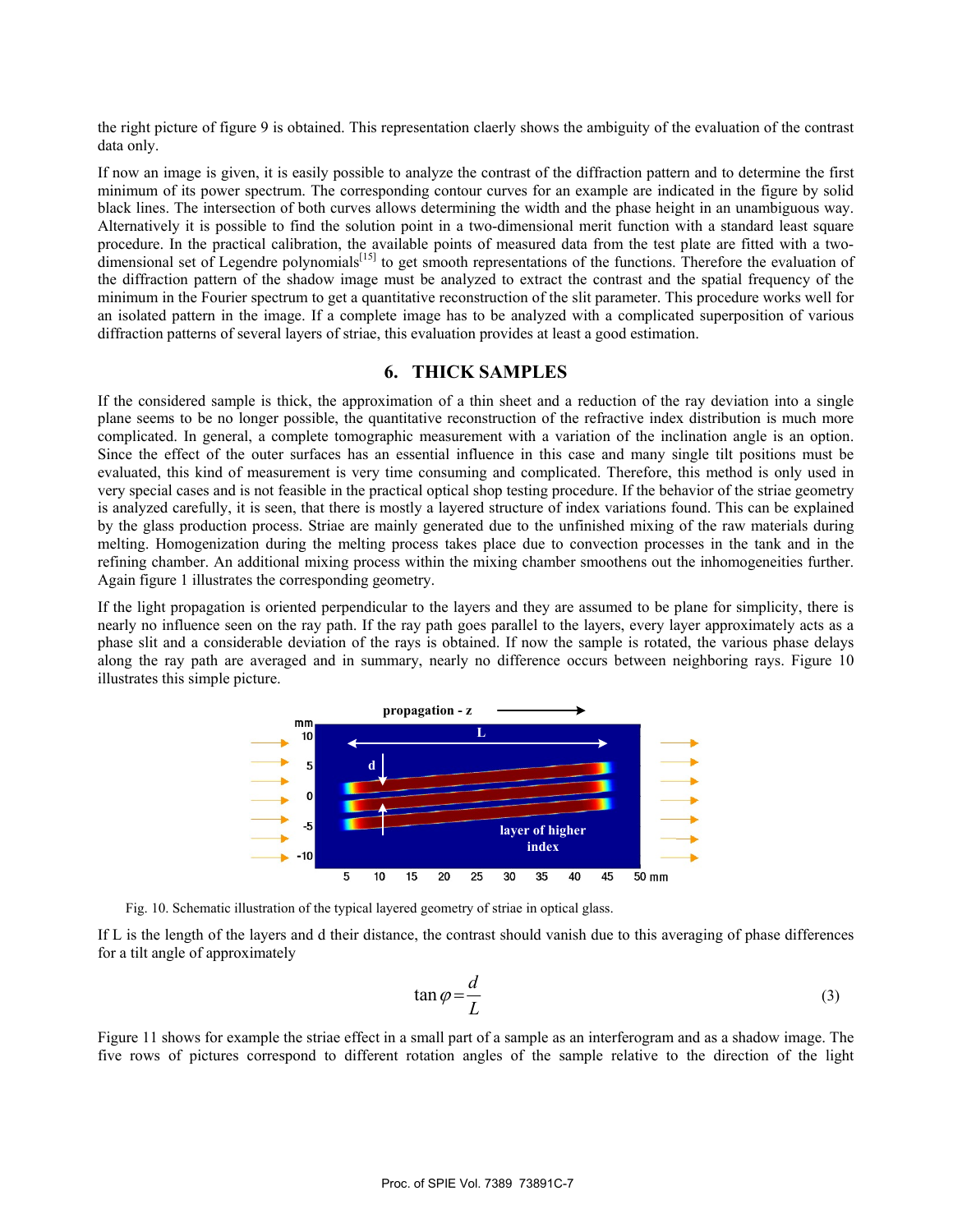propagation. It can be seen, that the contrast of the images is reduced with growing angles as expected in both types of measurements. The zero angle orientation corresponds to a light propagation along the layer direction.



Fig.11. Interferogram and shadow image of a sample with layered striae for five different tilt angles.

If a single striae strip is considered, the change of the contrast as a function of the rotation angle  $\varphi$  can be evaluated quantitatively. This is shown in figure 12, where the left part shows three distinct shadow images, in the graph on the right side the contrast is indicated as a function of the rotation angle. The contrast vanishes in this example for a tilt angle of approximately 2.5° relative to the centered position. With the thickness of the glass sample of 30 mm in this case the distance between two neighboring layers can be estimated with the help of equation (3) to 1.3 mm.



Fig. 12. Reduction of the shadow image contrast by tilting the sample for a special single striae. In this case, the contrast breaks down, if the sample is rotated by approximately ±2.5°.

# **7. SUMMARY**

It is shown that the structure of glass striae inhomogeneities has the typical geometry of a layered structure due to the glass melting process. The largest effect of these perturbations on the transmitted light is obtained, if the rays are oriented parallel to the layers. In this case a single striae layer acts approximately as a phase bump of a characteristic width and phase height. The results of interferometric measurements, shadowgraph images and simulations show a good agreement. In a first approximation, it is possible to neglect the volume effects and to describe the sample by a thin sheet model. A quantitative reconstruction of the two parameters to characterize the striae is possible with the help of the diffraction image. If the contrast and the power spectrum density are used for the evaluation, the determination of the parameters is unique. The use of the contrast alone is not sufficient to get clear results. In thick samples, a variation of